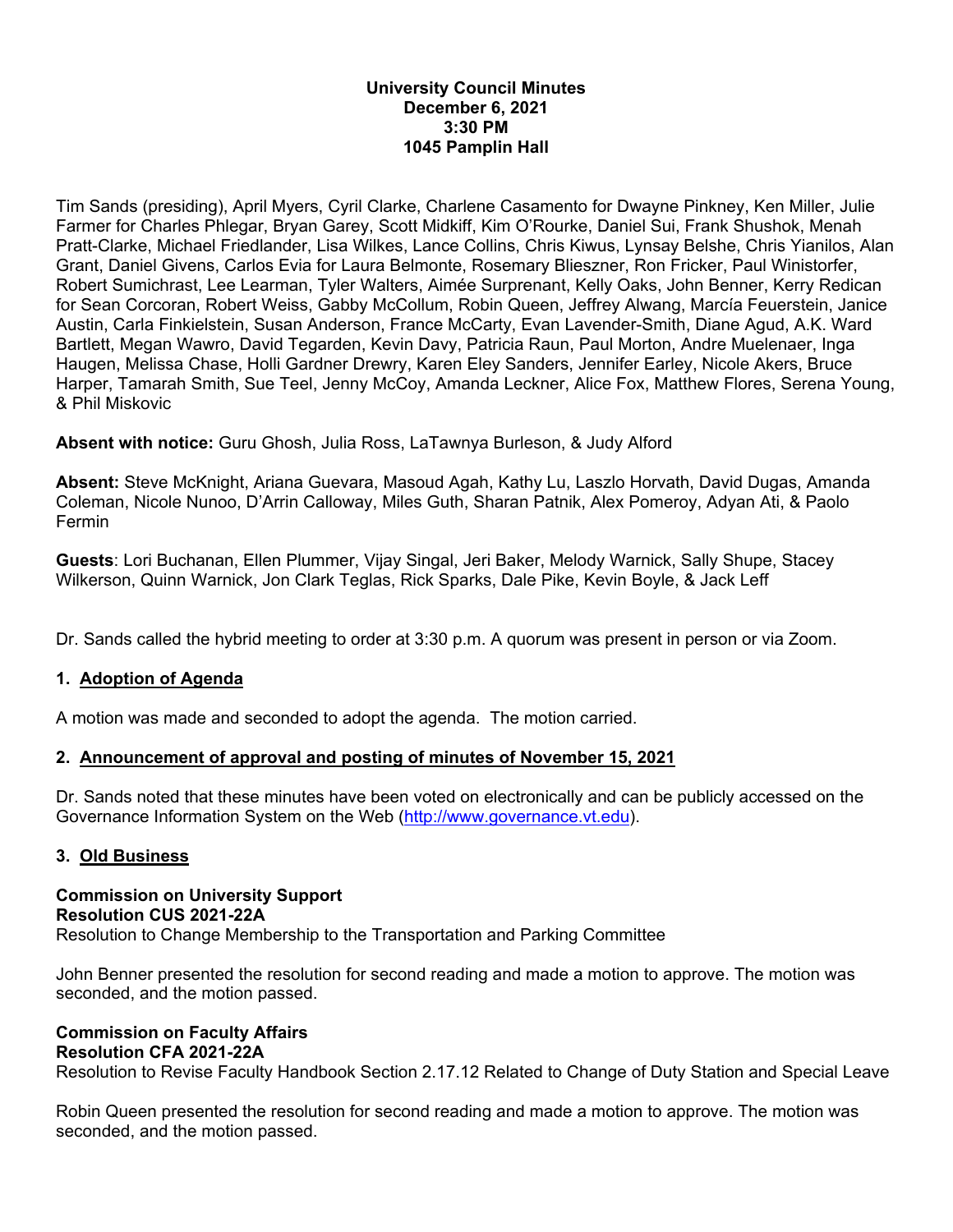## **Commission on Undergraduate Studies and Policies Resolution CUSP 2021-22B**

Resolution to Approve New Major, Commercial Development and Investment, in Bachelor of Science in Real Estate

Kerry Redican presented the resolution for second reading and made a motion to approve. The motion was seconded, and the motion passed.

# **Commission on Undergraduate Studies and Policies Resolution CUSP 2021-22C**

Resolution to Approve New Major, Residential Development and Investment, in Bachelor of Science in Real **Estate** 

Kerry Redican presented the resolution for second reading and made a motion to approve. The motion was seconded, and the motion passed.

## **Commission on Undergraduate Studies and Policies Resolution CUSP 2021-22D**

Resolution to Approve New Major, Financial Planning and Wealth Management, in Bachelor of Science in Business in Finance

Kerry Redican presented the resolution for second reading and made a motion to approve. The motion was seconded, and the motion passed.

### **Commission on Undergraduate Studies and Policies Resolution CUSP 2021-22E**

Resolution to Approve New Major, FinTech and Big Data Analytics, in Bachelor of Science in Business in Finance

Kerry Redican presented the resolution for second reading and made a motion to approve. The motion was seconded, and the motion passed.

## **4. New Business**

## **Commission on Administrative and Professional Faculty Affairs Resolution CAPFA 2021-22B**

Resolution to Include the Commission on Administrative and Professional Faculty Affairs to the Employee Benefits Committee Reporting Structure

Janice Austin presented the resolution for first reading. Currently, the Employee Benefits Committee reports jointly to the Commission on Faculty Affairs and the Commission on Staff Policies and Affairs. This resolution adds the Commission on Administrative and Professional Faculty Affairs to the Employee Benefits reporting structure so that the administrative and professional faculty employment class can be included.

#### **Commission on Administrative and Professional Faculty Affairs Resolution CAPFA 2021-22C**

Resolution to Revise the Membership of the Employee Benefits Committee to Add Three Administrative and Professional Faculty Senators

Janice Austin presented the resolution for first reading. Since the formation of the Administrative and Professional (A/P) Faculty Senate, the Commission on Administrative and Professional Faculty Affairs (CAPFA) has been reviewing the representation of the A/P faculty in shared governance and have determined that there are several committees where representation is lacking. This resolution will add three A/P faculty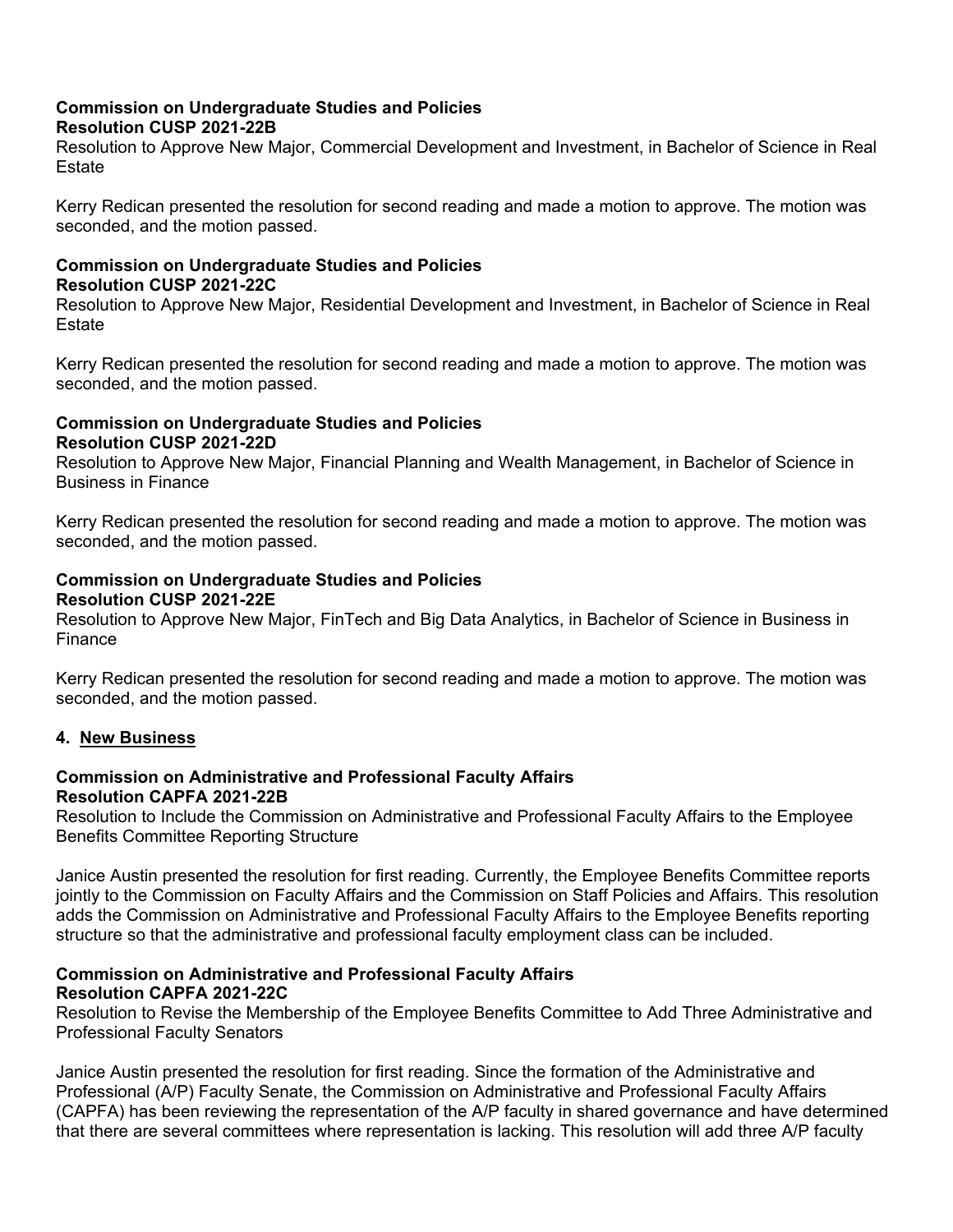senators to the Employee Benefits Committee. These additional appointments are in alignment with the Faculty and Staff Senate appointments currently on the committee. Many of the committees were composed when the current structure of the governance system was established back in the early 1990s. Each of the commissions has a mix of teaching and research (T/R) faculty, administrative and professional faculty, staff, undergraduate students, and graduate and professional students. The committees have somewhat of a different composition with the focus being on the nature of the committee in terms of the constituent groups being represented.

### **Commission on Administrative and Professional Faculty Affairs Resolution CAPFA 2021-22D**

Resolution to Revise the Membership of the Commencement Committee to Add One Administrative and Professional Faculty Representative

Janice Austin presented the resolution for first reading. This resolution adds one A/P faculty representative to represent the A/P faculty's voice on the Commencement Committee.

### **Commission on Administrative and Professional Faculty Affairs Resolution CAPFA 2021-22E**

Resolution to Revise the Membership of the Energy and Sustainability Committee to Add Two Administrative and Professional Faculty Representatives

Janice Austin presented the resolution for first reading. This resolution adds two A/P faculty representatives to represent the A/P faculty's voice on the Energy and Sustainability Committee.

### **Commission on Administrative and Professional Faculty Affairs Resolution CAPFA 2021-22F**

Resolution to Revise the Membership of the Library Committee to Add One Administrative and Professional Faculty Representative

Janice Austin presented the resolution for first reading. This resolution adds one A/P faculty representative to the Library Committee which will be in alignment with the faculty and staff representation currently on the committee.

### **Commission on Administrative and Professional Faculty Affairs Resolution CAPFA 2021-22G**

Resolution to Revise the Membership of the Transportation and Parking Committee to Add Two Administrative and Professional Faculty Representatives

Janice Austin presented the resolution for first reading. This resolution adds two A/P faculty representatives to the Transportation and Parking Committee. Currently, there is one A/P faculty representative, three staff representatives, and three faculty representatives to the committee. This resolution aligns the representation of A/P faculty with the T/R faculty and staff.

# **Commission on Administrative and Professional Faculty Affairs Resolution CAPFA 2021-22H**

Resolution to Revise the Membership of the Undergraduate Curriculum Committee to Add One Administrative and Professional Faculty Representative

Janice Austin presented the resolution for first reading. This resolution adds one A/P faculty representative to represent the A/P faculty's voice to the Undergraduate Curriculum Committee. A comment from the Staff Senate indicated that the Undergraduate Curriculum Committee may be changing in its role and scope in shared governance with the upcoming changes to the university governance structure. CAPFA discussed this possibility but decided that this resolution addresses how governance exists currently and understands that